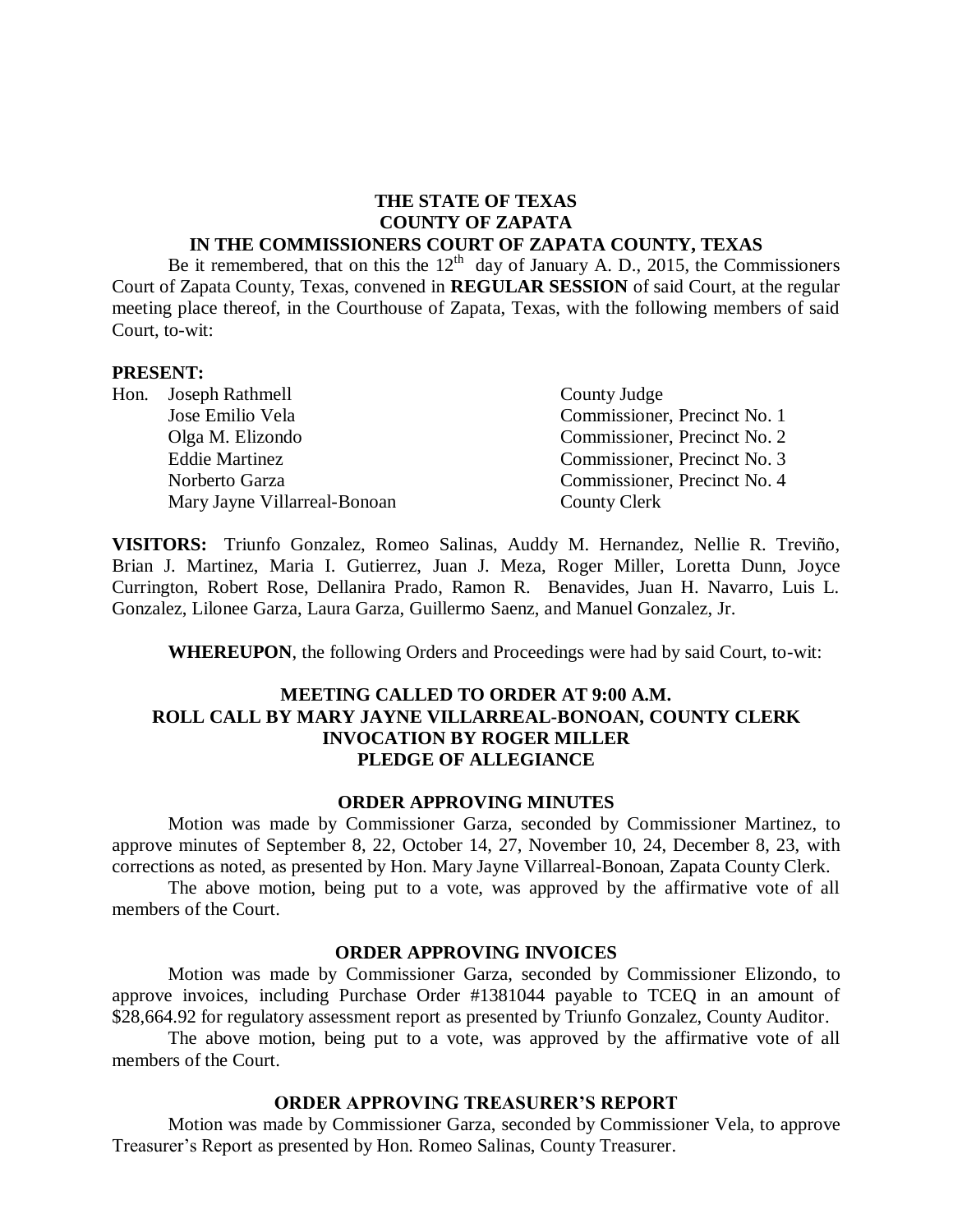The above motion, being put to a vote, was approved by the affirmative vote of all members of the Court.

# **ORDER APPROVING CHECKS ISSUED**

Motion was made by Commissioner Vela, seconded by Commissioner Garza, to approve checks issued as requested by Hon. Romeo Salinas, County Treasurer.

The above motion, being put to a vote, was approved by the affirmative vote of all members of the Court.

# **ORDER APPROVING TAX ASSESSOR/COLLECTOR'S REPORT**

Motion was made by Commissioner Garza, seconded by Commissioner Martinez, to approve Tax Assessor/Collector's Report. Mr. Gonzalez reported collections for Motel Hotel Tax in the amount of \$22,990.62 and tax collections in the amount of \$1,456,927.84 for a YTD total of 74% as requested by Hon. Luis Lauro Gonzalez, Tax Assessor/Collector.

The above motion, being put to a vote, was approved by the affirmative vote of all members of the Court.

# **ORDER APPROVING PAYMENT TO R & G CLARK, INC. DBA SERVPRO OF NORTHWEST DALLAS**

Motion was made by Commissioner Martinez, seconded by Commissioner Garza, to approve payment to R & G Clark Inc., DBA ServPro of Northwest Dallas in the amount of \$279,212.24 (TWO HUNDRED SEVENTY-NINE THOUSAND TWO HUNDRED TWELVE DOLLARS AND TWENTY FOUR CENTS) as requested by Hon. Joe Rathmell, County Judge.

The above motion, being put to a vote, was approved by the affirmative vote of all members of the Court.

# **ORDER APPOINTING LAURA GARZA AS FACILITY MANAGER FOR ZAPATA COUNTY COMMUNITY CENTER, PAVILION AND SAN YGNACIO COMMUNITY CENTER**

Motion was made by Commissioner Vela, seconded by Commissioner Martinez, to appoint Laura Garza as the Facility Manager for the Zapata County Community Center, Pavilion, and San Ygnacio Community Center with salary of \$28,783, effective January 12, 2015 as requested by Hon. Joe Rathmell, County Judge.

The above motion, being put to a vote, was approved by the affirmative vote of Commissioners Vela, Martinez, and Elizondo. Commissioner Garza abstained. Motion carried.

# **ORDER TO APPOINT MARTIN GUILLERMO SAENZ AS SUPERVISOR FOR RECYCLING CENTER**

Motion was made by Commissioner Vela, seconded by Commissioner Garza, to appoint Martin Guillermo Saenz as the Supervisor for the Recycling Center as requested by Hon. Joe Rathmell, County Judge.

The above motion, being put to a vote, was approved by the affirmative vote of all members of the Court.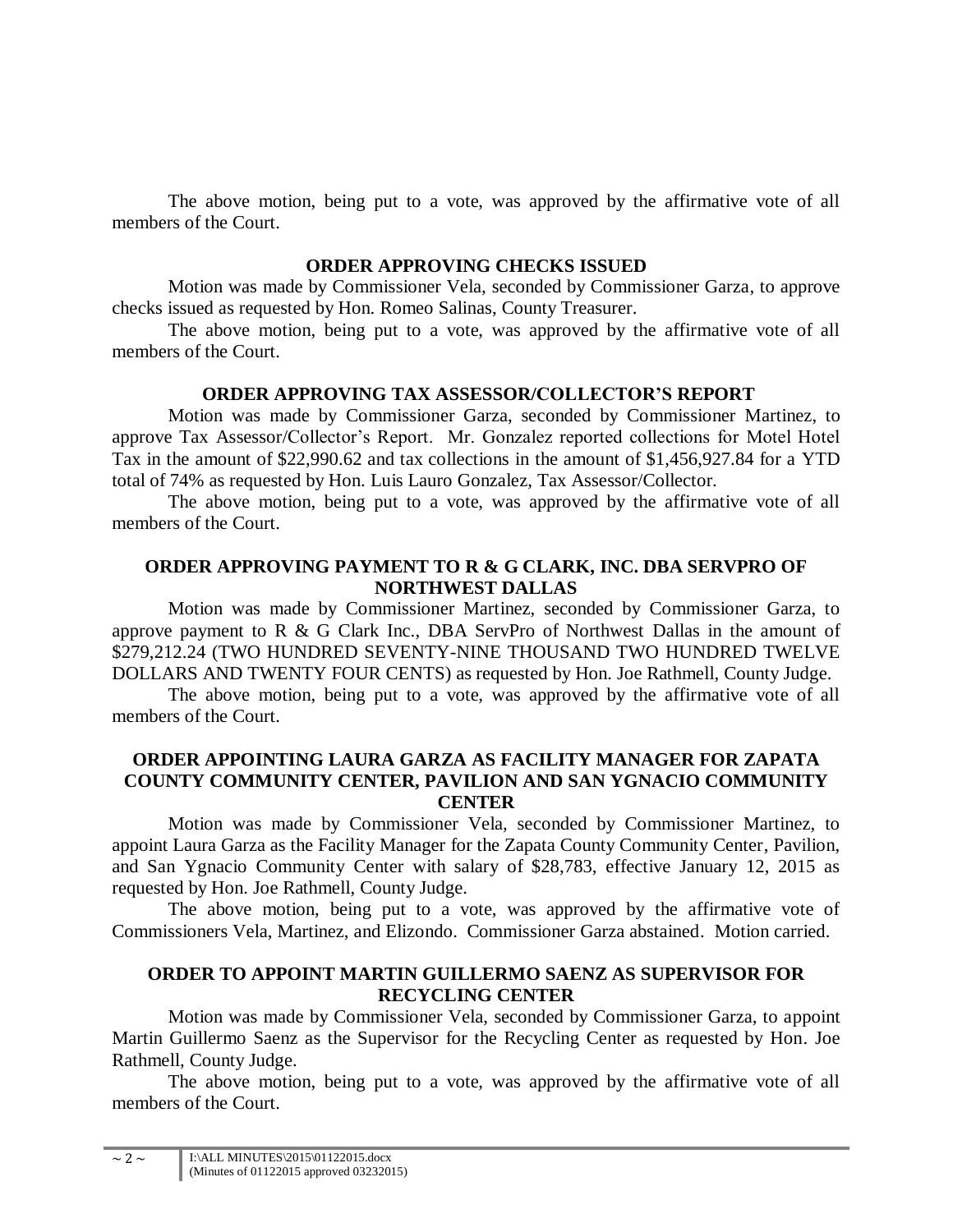# **ORDER AUTHORIZING COMMISSIONER MARTINEZ AND COUNTY ATTORNEY FIGUEROA TO COMMENCE NEGOTIATIONS WITH SIESTA SHORES WATERWORKS BOARD OF DIRECTORS TO HAVE SYSTEM ANNEXED TO ZAPATA COUNTY WATERWORKS**

Motion was made by Commissioner Garza, seconded by Commissioner Elizondo, to authorize Commissioner Martinez and County Attorney Figueroa to commence negotiations with Siesta Shores Waterworks Board of Directors to have that system annexed into the Zapata County Waterworks as per 169 petition requests by Siesta Shores residents as requested by Hon. Eddie Martinez.

The above motion, being put to a vote, was approved by the affirmative vote of all members of the Court.

#### **ORDER APPROVING PROMOTION FOR HOMERO GONZALEZ**

Motion was made by Commissioner Martinez, seconded by Commissioner Vela, to approve promotion for Homero Gonzalez to truck driver at \$10.00 per hour, slot #10-004-slot #2 from 15-014- slot #4 as requested by Hon. Norberto Garza, Commissioner Pct. 4.

The above motion, being put to a vote, was approved by the affirmative vote of all members of the Court.

# **ORDER APPROVING PAY INCREASE OF 77 CENTS FOR RAFAEL BENAVIDES**

Motion was made by Commissioner Martinez, seconded by Commissioner Garza, to approve pay increase of \$0.77 to Rafael Benavides 10-004-slot #4 as requested by Hon. Norberto Garza, Commissioner Pct. 4.

The above motion, being put to a vote, was approved by the affirmative vote of Commissioners Martinez, Garza, Vela and Elizondo. Judge Rathmell voted against. Motion carried.

#### **ORDER DENYING REQUEST BY COMMISSIONER GARZA REGARDING HIRING OF LABOR/MAINTENANCE EMPLOYEE**

Motion was made by Commissioner Martinez, seconded by Commissioner Elizondo, to deny request by Commissioner Garza regarding hiring of labor/maintenance employee at \$8.82 per hour in slot #15-014-slot #4 as requested by Hon. Norberto Garza, Commissioner Pct. 4.

The above motion, being put to a vote, was approved by the affirmative vote of all members of the Court.

# **ORDER TO TABLE REQUEST BY MARIA GUTIERREZ REGARDING PROPOSAL FROM DAMPCO LLC FOR REMOVAL AND REPLACEMENT OF SIDEWALK EXPANSION JOINT CAULKING**

Motion was made by Commissioner Martinez, seconded by Commissioner Vela, to table request by Maria Gutierrez regarding proposal from Dampco LLC, for the removal and replacement of 3,500 lineal feet of sidewalk expansion joint caulking in the amount of \$24,500.00 (TWENTY FOUR THOUSAND FIVE HUNDRED DOLLARS AND NO CENTS) as requested by Maria Gutierrez, Courthouse Maintenance Supervisor.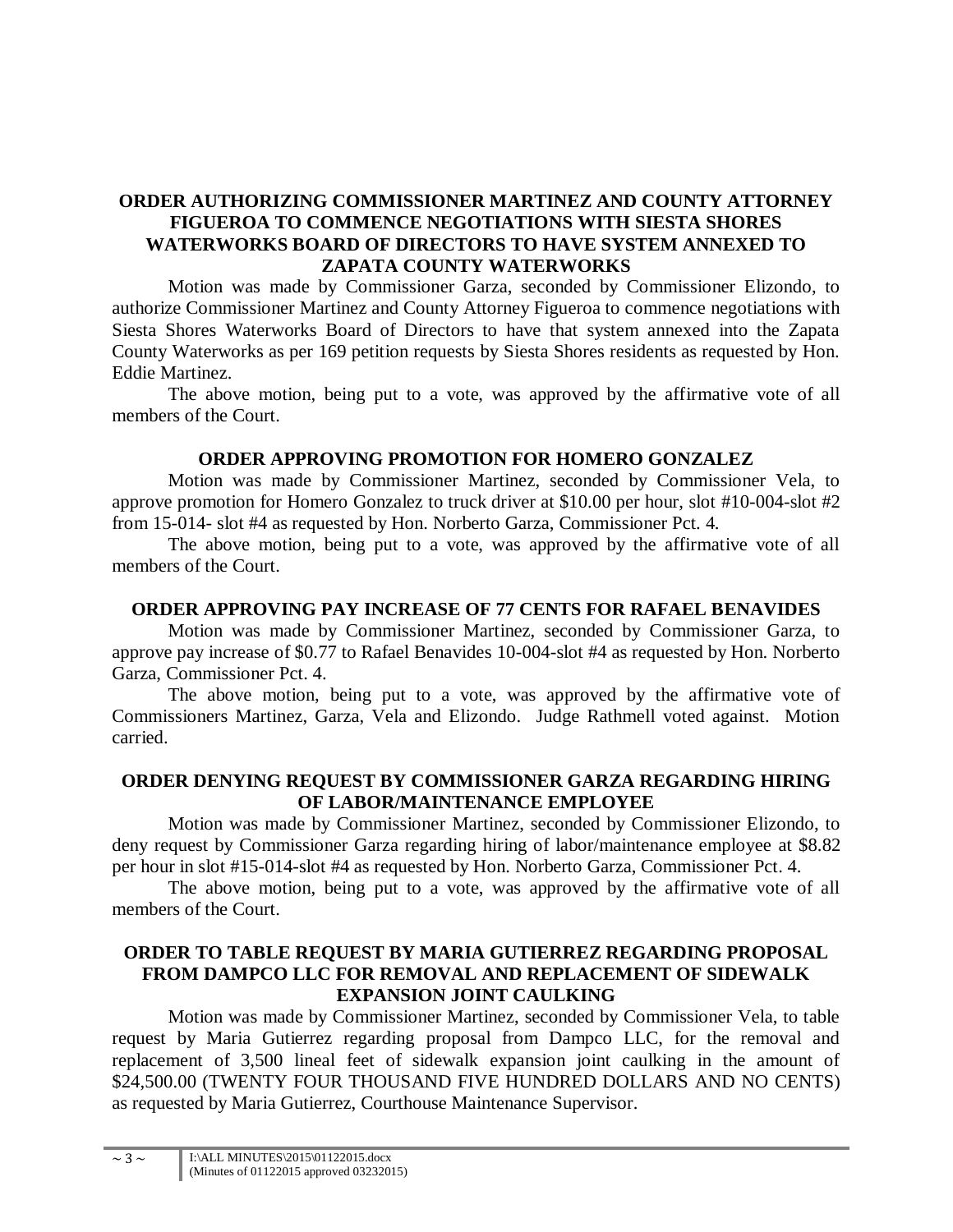The above motion, being put to a vote, was approved by the affirmative vote of all members of the Court.

# **ORDER APPROVING CONTRACT BETWEEN CARSON & BARNES CIRCUS AND ZAPATA COUNTY FOR USE OF ZAPATA COUNTY FAIRGROUND**

Motion was made by Commissioner Vela, seconded by Commissioner Garza, to approve the contract between Carson & Barnes Circus and Zapata County for the use of the Zapata County Fairground on February 9-10, 2015 for the amount of \$500.00 and liability insurance with Zapata County as beneficiary as requested by Summer Bates, Carson & Brown Circus.

The above motion, being put to a vote, was approved by the affirmative vote of all members of the Court.

# **ORDER APPROVING HIRING OF VICTOR DANIEL MARTINEZ AS WATER PLANT OPERATOR TRAINEE**

Motion was made by Commissioner Vela, seconded by Commissioner Martinez, to approve the hiring of Victor Daniel Martinez as a Water Plant Operator trainee for the Zapata County Waterworks Department. Mr. Martinez will occupy slot #5 with a starting salary of \$9.70 per hour, effective January 12, 2015 as requested by Carlos Treviño, Jr., Water Plant Manager.

The above motion, being put to a vote, was approved by the affirmative vote of all members of the Court.

# **ORDER APPROVING PAY INCREASE FOR RUBEN GARZA FOR SUCCESSFULLY ACHIEVING EDUCAITONAL REQUIRMENTS FOR TEXAS WATER PLANT OPERATOR CLASS "C" LICENSE**

Motion was made by Commissioner Garza, seconded by Commissioner Vela, to approve pay increase for Ruben Garza from \$11.77 per hour to \$13.04 per hour. Mr. Garza has successfully achieved the educational requirements for a Texas Water Plant Operator Class "C" License. Funding shall be obtained from line item 80-600-0207, license stipends as requested by Carlos Treviño, Jr., Water Plant Manager.

The above motion, being put to a vote, was approved by the affirmative vote of all members of the Court.

# **ORDER APPROVING USE OF USE OF COMMUNITY CENTER FOR REHEARSAL FOR ZAPATA COUNTY FAIR JUNIOR ROYALTY PAGEANTS**

Motion was made by Commissioner Martinez, seconded by Commissioner Garza, to approve the use of the Community Center for rehearsal for the Zapata County Fair Junior Royalty Pageants for the following dates, in coordination with Laura Garza:

- a. January 15, 2015
- b. January 22, 2015
- c. January 23, 2015
- d. January 29, 2015
- e. January 30, 2015
- f. February 6, 2015

as requested by Laura Moncivais, ZCFA Queens Contest Committee.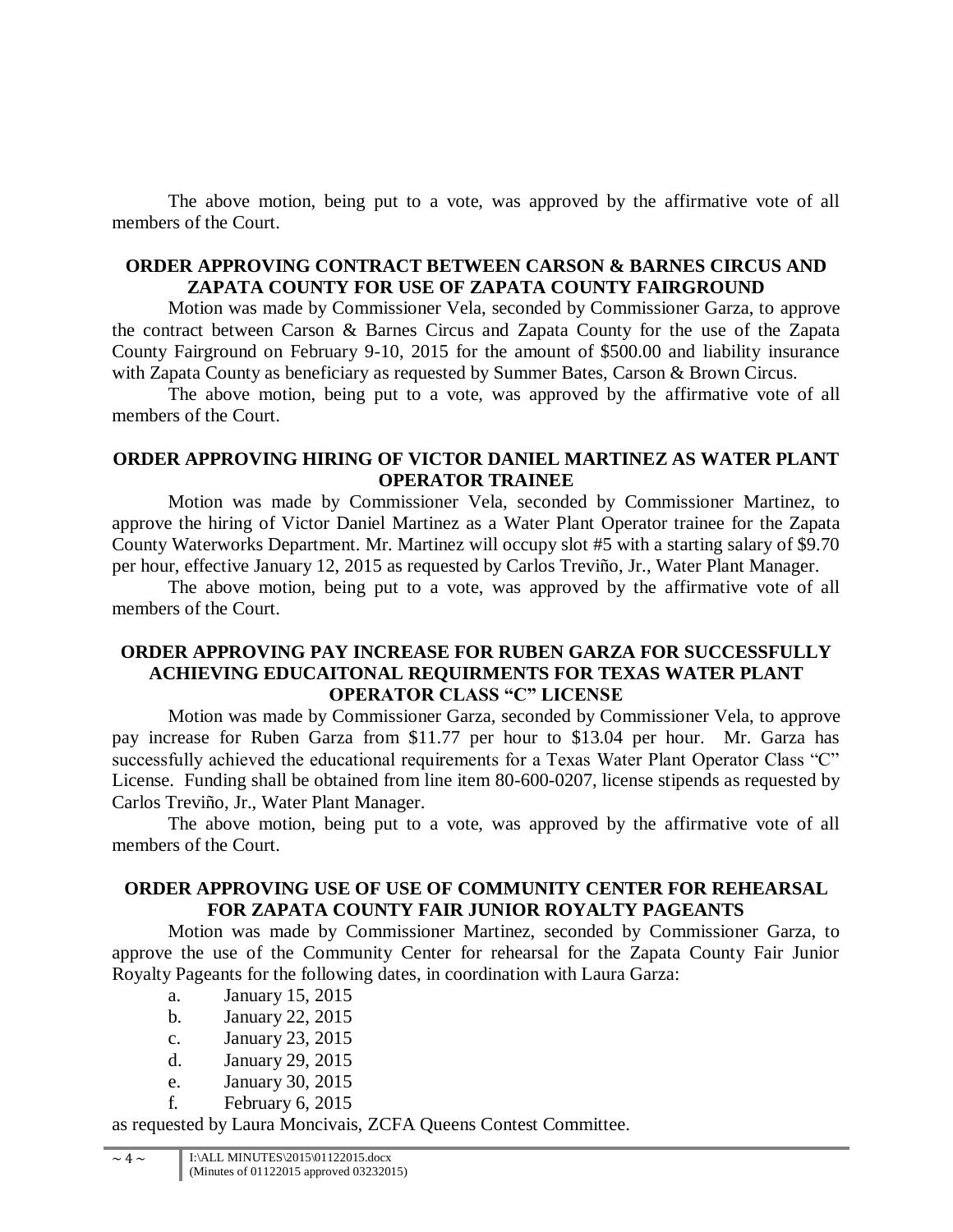The above motion, being put to a vote, was approved by the affirmative vote of all members of the Court.

# **ORDER APPROVING USE OF COMMUNITY CENTER FOR ZAPATA COUNTY FAIR ASSOCIATION**

Motion was made by Commissioner Vela, seconded by Commissioner Garza, to approve the use of the Community Center on February 7, 2015 for the Zapata County Fair Association Junior Royalty Pageant as requested by Laura Moncivais, ZCFA Queens Contest Committee.

The above motion, being put to a vote, was approved by the affirmative vote of all members of the Court.

# **ORDER TO TABLE REQUEST BY ADRIAN MOUNETOU OF HOWLAND ENGINEERING AND SURVEYING FOR REPLAT OF LOT 1-3 THE OAKS AT FALCON ESTATES**

Motion was made by Commissioner Martinez, seconded by Commissioner Garza, to table request by Adrian Mounetou, Howland Engineering and Surveying regarding the re-plat of lot 1-3 The Oaks at Falcon Estates into Lot 1A, The Oaks at Falcon Estates.

The above motion, being put to a vote, was approved by the affirmative vote of all members of the Court.

# **ORDER APPROVING PURCHASE OF EASEMENT FOR TEXAS WATER DEVELOPMENT BOARD PROJECT (VELEÑO-RAMIREZ, FALCON LAKE ESTATES, AND FOUR SEASONS)**

Motion was made by Commissioner Garza, seconded by Commissioner Martinez, to approve the purchase of easement for Texas Water Development Board project (Veleño-Ramirez, Falcon Lake Estates, and Four Seasons) for the amount of \$6,440.86, to be paid from Royalty Fund as requested by Manuel Gonzalez, Premier Engineering.

The above motion, being put to a vote, was approved by the affirmative vote of all members of the Court.

#### **ORDER APPROVING PAYMENT OF \$7,500.00 FOR TEXAS ASSOCIATION OF BASS CLUB STATE TOURNAMENT**

Motion was made by Commissioner Martinez, seconded by Commissioner Garza, to approve the payment of \$7,500.00 (SEVEN THOUSAND ONE HUNDRED DOLLARS), to be paid out of the Hotel Motel Tax fund, for the Texas Association of Bass Club State Tournament scheduled on September 25 – 27, 2015 as requested by James Bendele, Zapata County Conservation & Visitors Bureau.

The above motion, being put to a vote, was approved by the affirmative vote of all members of the Court.

Mr. Bendele reported that several fishing organizations and clubs will be coming throughout this year. The limit on gar fishing will be increased later this year.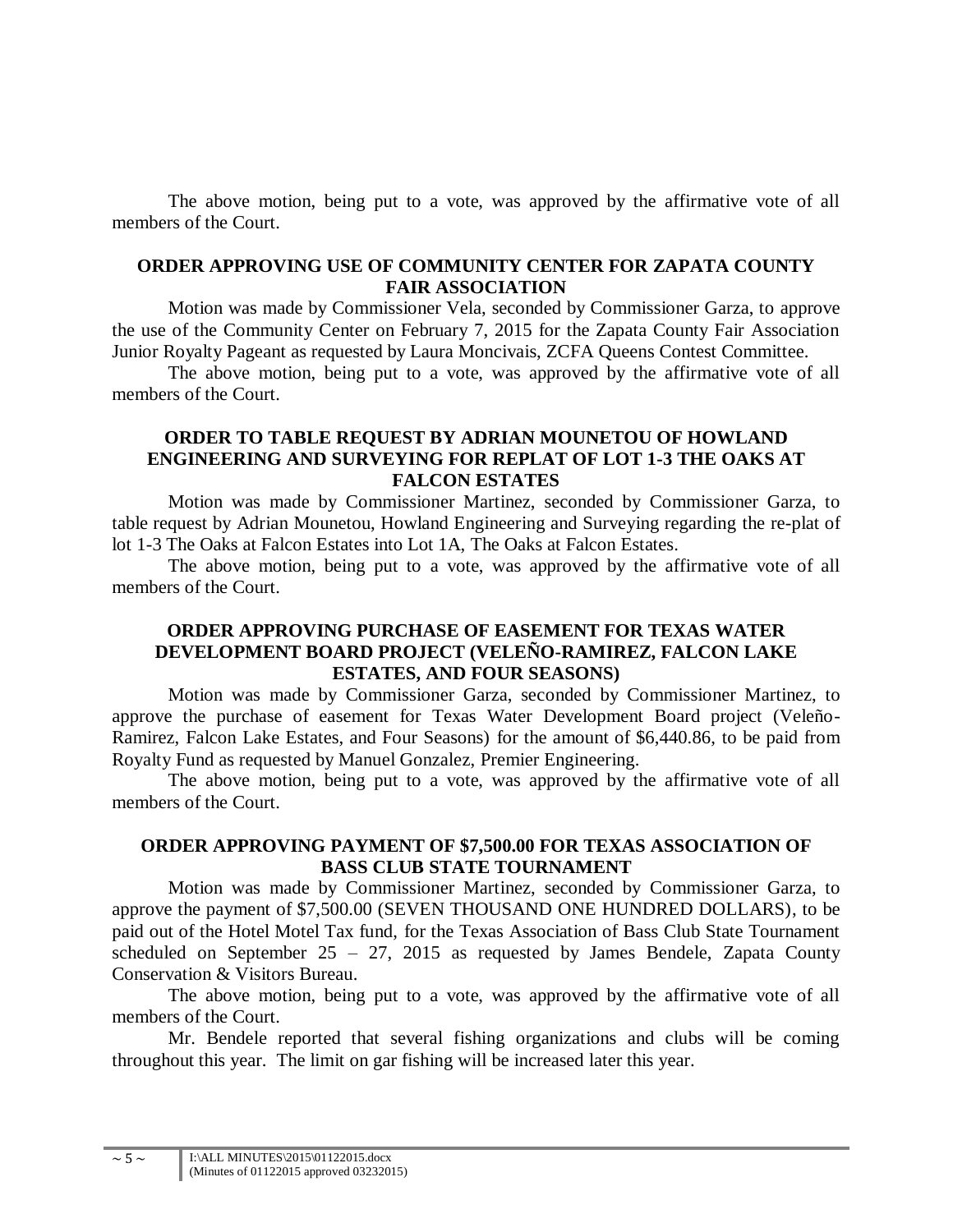# **ORDER APPROVING STREET LIHTS AND STREET HUMPS**

Motion was made by Commissioner Garza, seconded by Commissioner Martinez to approve the cancellation of previously approved street light at 109 East Street – Falcon, Texas and replace with the following:

a. 477 Falcon Shores Drive-Falcon Shores Subdivision

The above motion, being put to a vote, was approved by the affirmative vote of all members of the Court.

Motion was made by Commissioner Garza, seconded by Commissioner Martinez to approve the following speed hump (by petition)

a. 509 Flores Drive – Falcon Shores Subdivision

The above motion, being put to a vote, was approved by the affirmative vote of all members of the Court.

Motion was made by Commissioner Garza, seconded by Commissioner Martinez to approve the installation of a street light at the following address:

a. 197 Olmos

The above motion, being put to a vote, was approved by the affirmative vote of all members of the Court.

# **ORDER APPROVING RESOLUTION IN SUPPORT OF LOCAL BORDER SECURITY PROGRAMS FY 2015**

Motion was made by Commissioner Vela, seconded by Commissioner Garza, to approve a resolution in support of Local Border Security Programs FY 2015 as requested by Alonso M. Lopez, Zapata County Sheriff.

The above motion, being put to a vote, was approved by the affirmative vote of all members of the Court.

# **ORDER APPROVING RESOLUTION TO PROMOTE PATRIOTISM BY DISPLAYING NATIONAL MOTTO "IN GOD WE TRUST" IN PROMINENT LOCATION OF ZAPATA COUNTY COMMISSIONERS COURT ROOM**

Motion was made by Commissioner Garza, seconded by Commissioner Martinez, to approve a resolution to promote patriotism by displaying the National Motto, "In God We Trust" in a prominent location of the Zapata County Commissioners Courtroom as requested by Hon. Jose E. Vela, Commissioner Pct. 1.

The above motion, being put to a vote, was approved by the affirmative vote of all members of the Court.